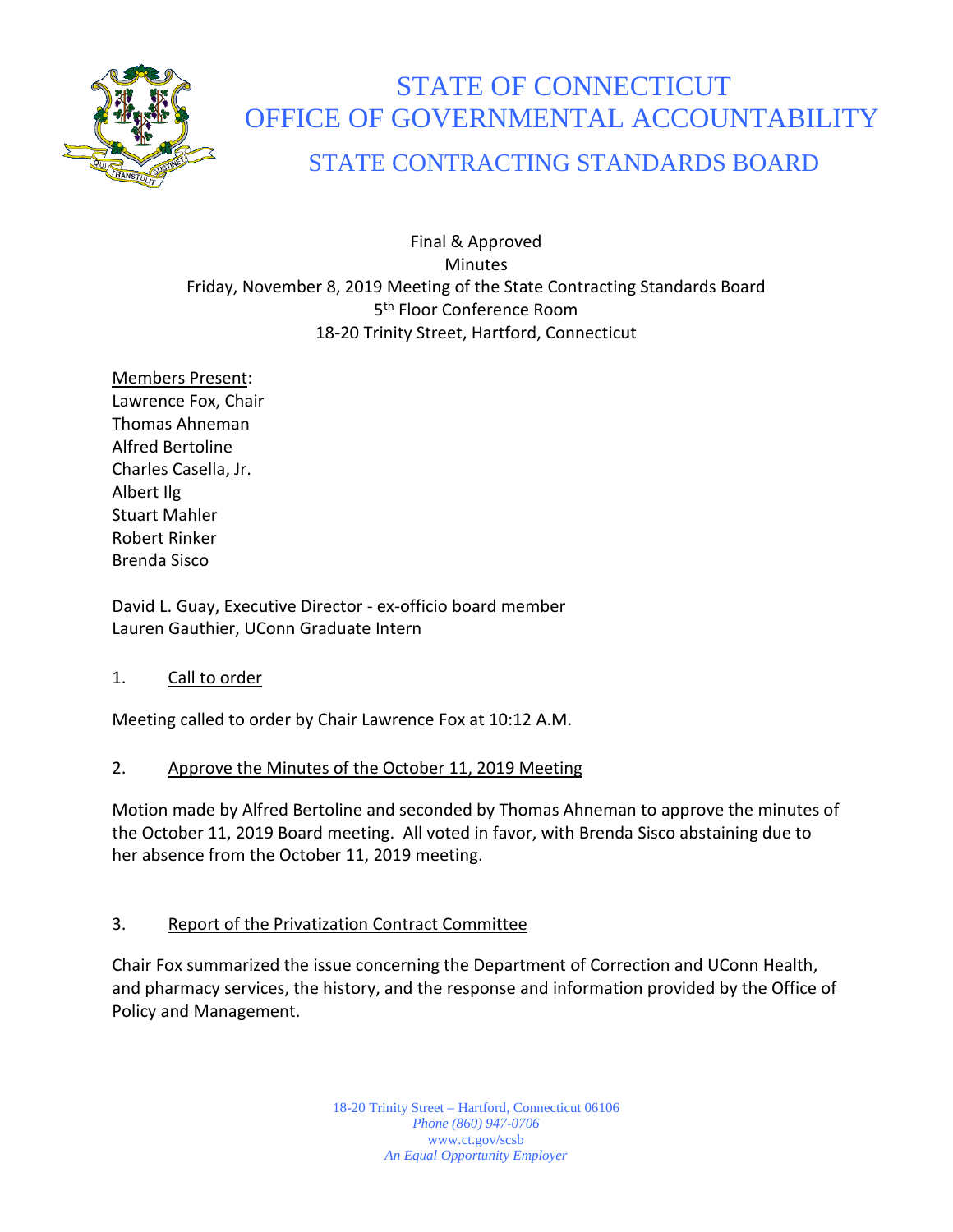Motion made by Thomas Ahneman and seconded by Brenda Sisco to dismiss the matter concerning the Department of Correction pharmacy services contracting, based upon the contracting not a 4e-16(a) initial privatization effort. All voted in favor.

## 4. Report from the Sec. 4e-36 Contested Solicitations and Awards Subcommittee

Subcommittee Chair Robert Rinker reported that a new contest has been received from Oxford Health Plans LLC concerning the Notice of Pre-Award in connection with a Medical Request for Proposal issued by the Office of the State Comptroller.

### 5. Work Group Reports

### a. Report from Audit Work Group

Audit Work Group Chair Thomas Ahneman reported that the Audit Work Group met earlier this morning. The Work Group reviewed and approved six compliance reports, with plans to provide to the Board for approval.

#### 6. Preliminary Report of 2019 Legislation affecting the Board

Alfred Bertoline reported that the group tasked with reviewing the 2019 Legislation affecting the Board met with representatives of the Office of Policy and Management (OPM). OPM made a power point presentation to the Board members concerning their plans for the new legislation. Mr. Bertoline provided highlights of the meeting.

Because the meeting with OPM was a meeting in which OPM shared their ideas and the work accomplished, Mr. Bertoline suggested the next step is to meet with OPM to discuss the Board's ideas.

# 8. Report of the Special Committee on Dillon Stadium Contracts

Chair Fox reported that the Committee has not met, but will hold a quick meeting after the Board meeting. Chair Fox further reported that Lauren Gauthier and Robert Rinker have been putting in significant time into the creation of a timeline of events with supporting documentation.

#### 7. Other business

No other business.

#### 8. Public comment.

Alyssa Peterson addressed the Board.

18-20 Trinity Street – Hartford, Connecticut 06106 *Phone (860) 947-0706*  www.ct.gov/scsb *An Equal Opportunity Employer*